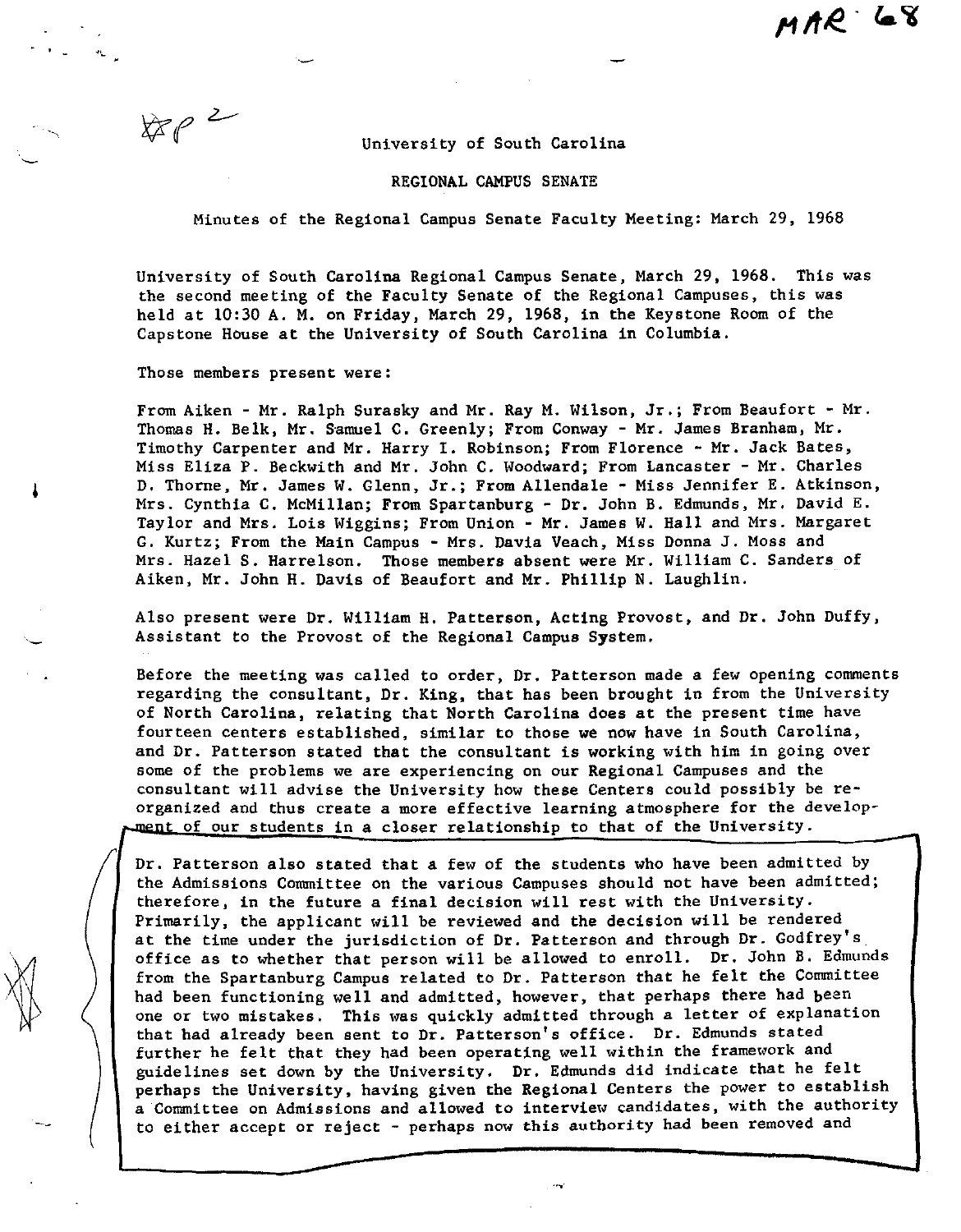Page Tuo

•

depends of the University. Dr. Patterson related the reason the University was again making the final decision, this relates back to the experience of the Committees on the various campuses, stating that the University has University was again making the final decision, this relates back to the experience of the Committees on the various campuses, stating that the University has far greater experience in this field and this is the main reason given as to why he felt the University should make the final decision. The committees on the Campuses may recommend, however, and these will be taken under advisement.

.

**|** 

Dr. Patterson pointed out that the Petitions Committee on the main campus is actually made up in the following manner - the faculty votes on one-half the membership and the administration appoints the remaining one-half of the total number on the committee. He did relate this is not done at the Regional Centers, all the members are elected by the faculty on each of the campuses to serve on this committee.

During the discussion lead by  $Dr.$  Patterson  $-$  the suggestion was made that perhaps in the future the Faculty Senate of the Regional Campuses should meet on a Saturday. This was agreed upon and the next meeting will be held, on Saturday, April 6, 1968, at 11:00 A. M. at Flynn Hall. Dr. Duffy will be present at that meeting and did state that he felt confident that a room would be available for the meeting this coming Saturday.

 $\begin{cases} \n\text{the} \\ \n\text{the} \\ \n\text{me} \\ \n\text{no} \end{cases}$ The question came up as to those students who would have a certain number of hours and were applying for summer school. Dr. Patterson related that he made a ruling sometime back that if a student has 65 or more hours, he should not apply.

At this point Des Patterson referred to Florence and stated the Flopence is not in the process of adding Junior level courses for next fa that they might want to redonsider this ruling regarding the 65 hours. Ent is for the Florence Center only.

Dr. Patterson also pointed out that up to this time the Regional Centers had not paid very close attention to this ruling, and indicated they might want to give a little closer look at those hours for some of their students who appear to be close to ending their program at the Regional Center.

Mr. Robinson presented a proposal relating to Section #5 of the Faculty Manual - this being the Faculty Manual that is used by the faculty members on the main campus and also is supposed to relate to the faculty members at the Regional Centers. A copy of the proposal, as read by Mr. Robinson, is attached to these minutes.

Regarding Rank and Tenure - Dr. Patterson felt that after hearing Mr. Robinson present his proposal, perhaps it would be better to have it go to **a** committee for further study. The suggestion **was** made that perhaps the Senate - all of the members present in the morning - could also reconvene after lunch in the afternoon. Dr. Duffy/checked and found that the meeting room would be available. It was decided that the Senate would meet again in the afternoon immediately after lunch. in the afternoon immediately after lunch.<br>The suggestion was made that perhaps the Regional Centers might want to

consider writing a faculty manual specifically for the Regional Centers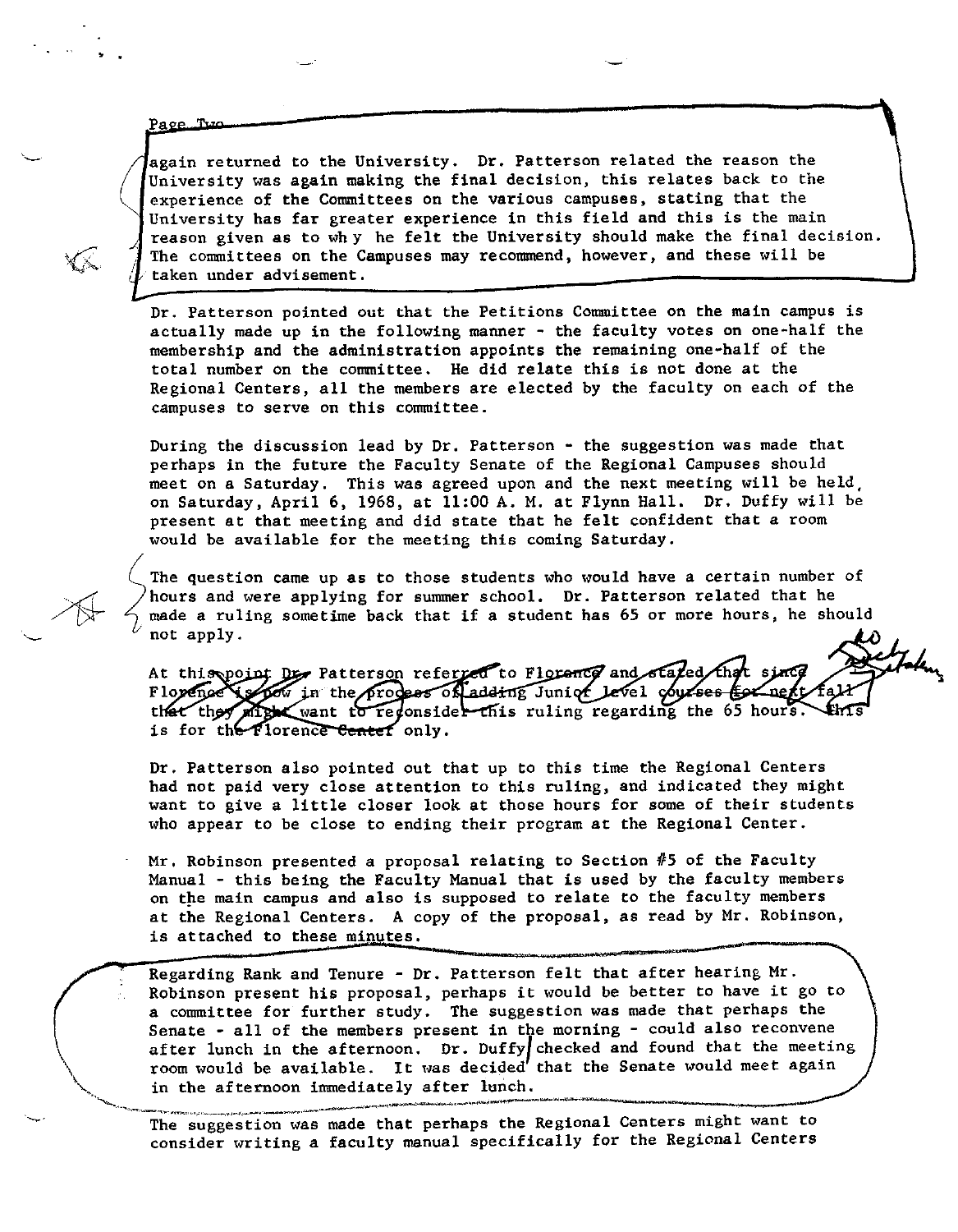## **Page Three**

aside from the manual that is now in existence and primarily designed for these faculty members now on the main campus. At this point Dr. Patterson made mention that the "Moody Report" that had been requested by the Governor had been complcted and related according to the recommendations of this report that is the Moody Report - that South Carolina should give some serious thought to the establishment of a Junior College system throughout the State or a Community College type program. At this point Dr. Patterson expressed his opinion that if the members of the Senate felt they wanted to make certain recommendations to be presented to the Senate on the main campus - and if they felt that they were truly a part of - that in his opinion, this would receive unfavorable action on the part of the Senate on the main campus, since for the most part they would not recognize us as being members of the faculty senate on the main campus, he felt that our chances of gaining anything in the area of Rank and Tenure and changes in our curriculum, it might be better to organize ourselves definitely apart from and even to the degree of having our own manual and also stated that if this should be done, and in time, if the University should release the Centers that would form the nucleus of the Junior College system this much ground work would have already been completed.

The recommendation was made by a Senate member-from Aiken in the area of Rank and Tenure that each of the Directors at the centers or branches should have the equivalent rank of full professor, and be given the authority to operate, not under the control of the department heads on the main campus, but actually he would serve as the ultimate authority at the center or branch. The recommendation was made that the areas that had been discussed relating to Rank and Tenure specifically should be referred over to a committee for further study. It was suggested by Dr. Patterson that we might want to give some sertous thought to the selection of one of our members to serve as Vice-Chairman in the event that either Dr. Patterson or Dr. Duffy would be unable to attend future meetings. Three names were put up for nomination, John  $\mathbb{C}^{(j)}$ Woodward, Harry Robinson, and Ray M. Wilson, Jr. The names, after having been proposed, the motion made and seconded, a secret ballot was taken and Harry Robinson was elected to serve as Vice-Chairman. Mr. Robinson will serve in this capacity until his departure, either early summer or after summer school, when he will be leaving temporarily to attend school this coming year to acquire his Masters Degree. The meeting was adjourned at 12:05 for lunch.

The members of the Senate were invited as guests of the University to have lunch at the top of the Capstone building in the revolving restaurant. It was decided that the Senate would reconvene after lunch.

The Senate reconvened at 1:38 P. M. The meeting was called to order by the new Vice-Chairman, Mr. Robinson. Mr. Robinson called for nominations for the selection of a Secretary. One name was put into nomination, that of Jack Bates, the motion was seconded and a second motion was made that nominations cease, this was seconded and Jack Bates was elected as Secretary for the Senate. The recommendation was made by one of the members that a Co-Vice Chairman should be selected in the event that the Vice-Chairman should be unable to attend and also after the Vice-Chairman is no longer with us at the end of this year, then the person selected would have had an opportunity to have worked along with him, thus giving us some tie over into the academic year under the Co-Vice Chairman. Two names were put into nomination, that of Mr. Wilson and Mr. Woodward. Mr. Wilson was elected by secret ballot to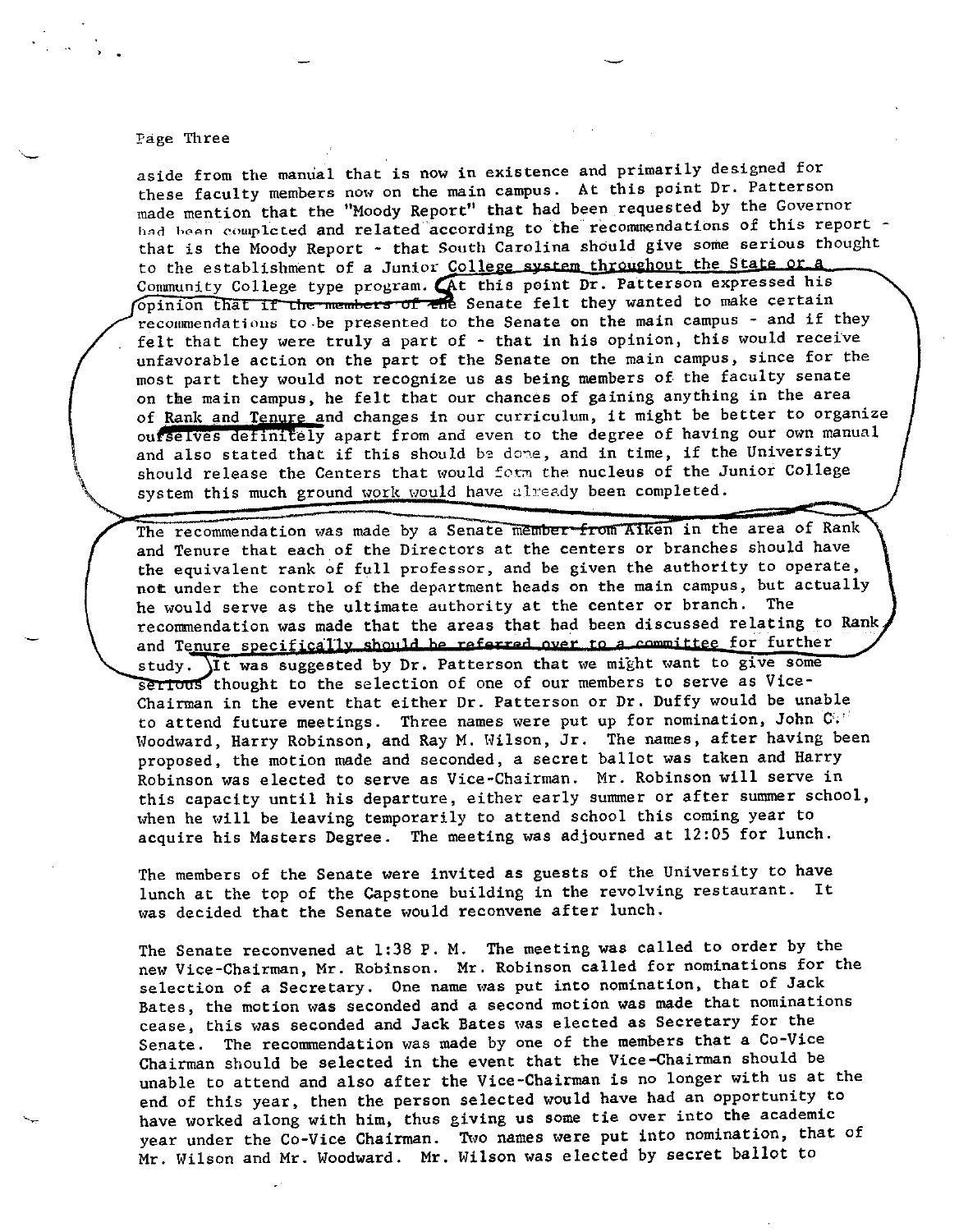## Page Four *~--·~·----------*•:..,.,--.,""'

j<br>|}<br>|

serve as the Co-Vice Chairman.' Mr. Woodward made a proposal that 20% pay of the annual salary should be given to faculty members teaching in summer school and giving his reasons that since six hours actually constituted one-fourth of the total number of hours that would be taught in the academic year, the six hours in essence represent 25 per cent. However, his proposal was for 20 per cent. The question was asked, "Does the University pay 20 per cent to faculty members on the miin campus?" The answer was given no, they receive 15 per cent. After the proposal was made and discussed, a motion was made on the floor that the Senate recommend those teaching in the summer school should receive 20 per cent of their base pay. The motion was<br>seconded, the vote was taken, and the Senate voted down the motion. No further summer school should receive 20 per cent of their base pay. The motion was<br>seconded, the vote was taken, and the Senate voted down the motion. No further

The floor was open for new business. Miss Beckwith gave the Rank and Tenure Committee some directions stating that they would meet in Flynn Hall at 10:30 A. M. on April 6 for discussion of the proposal that had been made in the session this morning, and they would have these ready for the full Senate meeting to follow after the Rank and Tenure Committee Meeting on Saturday morning. The suggestion was made that before we could pursue further business we should try to decide for purposes of further discussion during the afternoon as to whether we are to work along the line as though we are truly a part of the Main Campus and whatever recommendations we should come up with we would understand that we would go to them for approval, or should we decide whatever we attempt to do this afternoon should be in light of the fact that we will be operating as a seperate body within the Regional System itself, A discussion was forthcoming on this, and it was finally decided after many points had been brought out that it wouid be difficult for the Senate this afternoon to decide in which area to go, since they would truly need the approval of the vdrious faculty members at the Regional Centers, and according to their wishes; then, this would be our guiding iight in the direction in which we would be going. Dr. Patterson stated earlier in the morning we had two alternatives, should we try to temain under the University system as we are now operating, he stated, if we should try to do this he would do everything within his power to see that we would be recognized as much as possible. Dr. Patterson did feel, however, that we would indeed gain, perhaps far more, if we did operate independent from the Senate on the Main Campus. The suggestion was made when the Senate reconvenes on Saturday, April 6, that the Senators would have had a meeting with their faculty members back at their own campuses, presenting to them the two alternatives, to stay under the University System as we are now in operation or to come under our own Regional System. The Senate Members are to bring the feeling of their faculty people back to the meeting on April 6. At that time we would be able to decide according to their wishes, which direction we would be going. It was felt this would be mandatory in order for us to be successful in whatever areas we attempt; whether it be Rank Tenure, Library or Curriculum, that we definitely must know, if we are a part of or seperate from the University. It was recommended to the Secretary that when he mailed out the letters later in the week notifying them of the meeting with the time and place, that he also include the feelings of our faculty people at each center. This will acquaint the other Senators with the feeling before we actually come together for our meeting on April 6.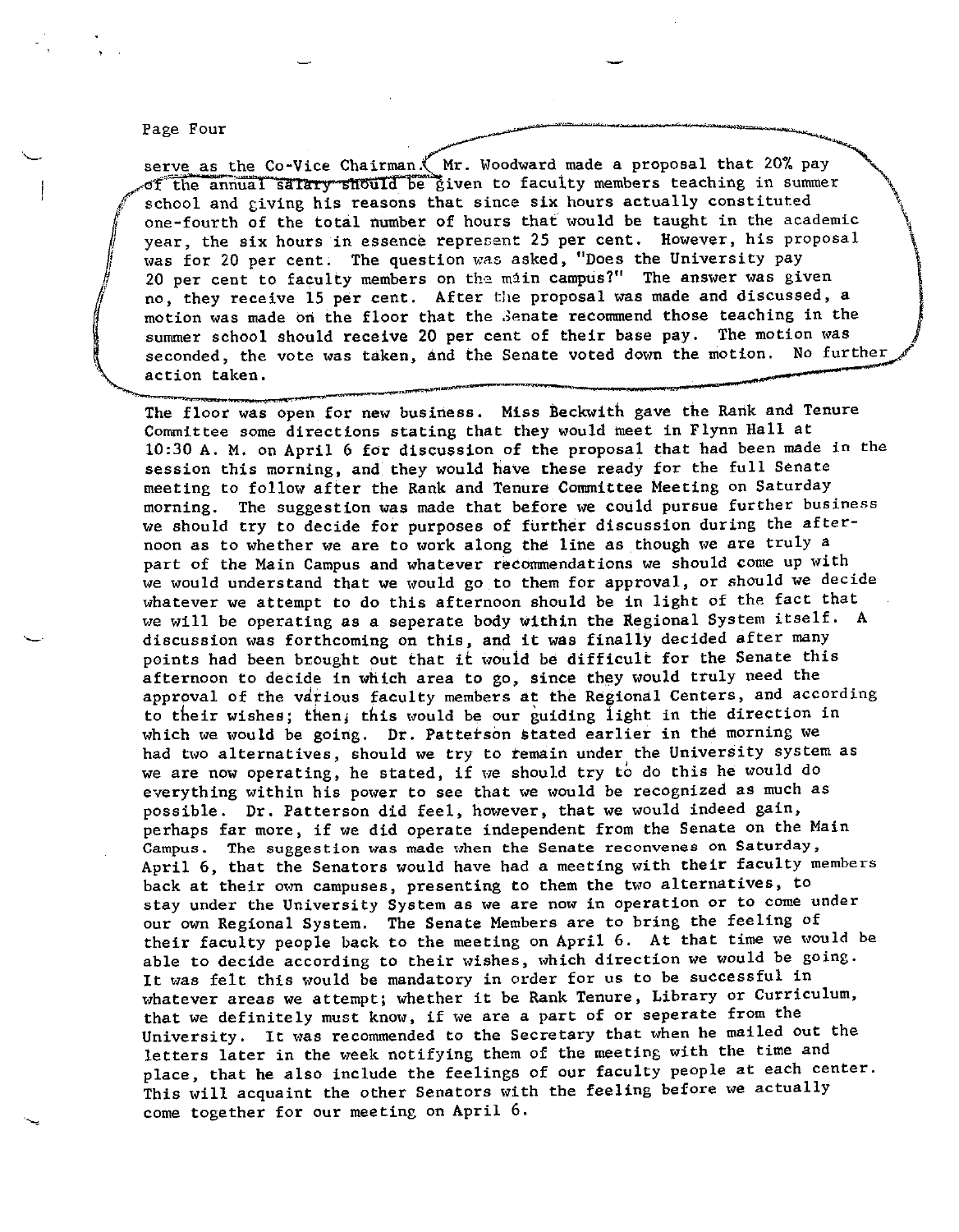## Page Five

 $\mathbf{r} = \mathbf{r}$ 

Earlier a motion had been made by Jack Bates to take a vote among the Senators this afternoon to see if they wanted to make an attempt to decide in which direction they were going. The motion eventually was seconded, and a vote was taken, and the vote was unanimous, none of the members wanted to get involved in this question at this time. The motion was not carried.

Since it was felt that no further bosiness could be accomplished, the Vice-Chairman called for a motion to adjourn at 2:45. The motion was seconded, the Senate adjourned at 2:45 in the afternoon and will be reconvened at 11:00 on April 6, at Flynn Hall on the Main Campus.

NOTE: Mr., Marion D. Preacher from Allendale was also present.